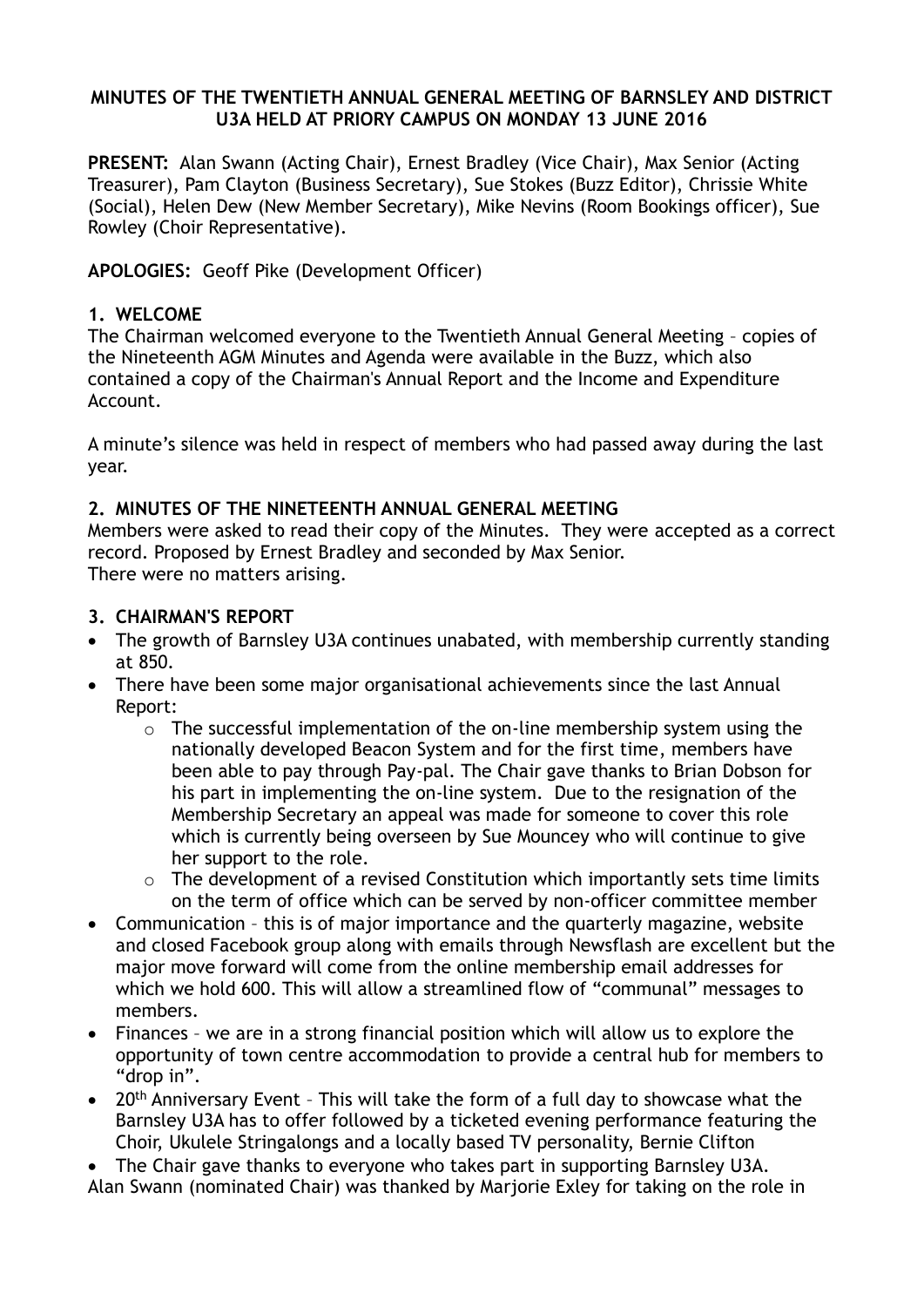the absence of anyone else coming forward. Geoff Jones and Michael Swift to act as Tellers for the meeting.

# **4. REVISED CONSTITUTION (Mike Pease)**

The revised Constitution is now available on the website. A question was raised in respect of gender usage and it was confirmed that a note on the top of the Constitution covered this. It reads "please note that the terms he/his/him are used throughout this Constitution generically denotes male or female". He outlined the changes to the Constitution in respect of payment of subs and terms of office for the Executive Committee members and that 15% of members have to be at the meeting to pass a vote. Mike Pease proposed the changes be accepted in order that it can be lodged with the Third Age Trust. All in favour.

# **5 TREASURER'S REPORT (Max Senior)**

The accounts currently show a healthy profit and were approved by a show of hands. Mike Pease requested that in future figures from last year's accounts be shown against this year's.

Approval was given for the Annual Report to be forwarded to the Charity Commission. Max appealed to members to support the 20<sup>th</sup> Anniversary event.

# **6 BUSINESS SECRETARY'S REPORT (Pam Clayton)**

Members were notified of the forthcoming Third Age Trust Conference which will take place from 23-25 August 2016 culminating with the AGM on the 25<sup>th</sup>.

A request from BBC2 for a team for the Eggheads panel game was announced.

Nominations for election to Executive Committee were announced as follows: Chairman - Alan Swann, Treasurer - Max Senior

The nominees elected to the Executive Committee are: Peter Smithies, David Lambert, Chrissie White, Sue Rowley, Michael Nevins, Helen Dew, Geoff Pike.

The Chair proposed a vote of thanks to members who had served over the last year and had now retired. The new Committee was approved by a show of hands.

## **7 CO-ORDINATOR UPDATES**

## • **Social - Chrissie White**

Burntwood Court had been approached with a view to booking the venue once more for the annual Christmas lunch, details available soon. The Ceilidh held in April was a success. In September, the 'Yorkshire Teabags' Skiffle Band will entertain members with music and singing. Tickets for the Anniversary event on the 5<sup>th</sup> July are still available.

## • **Travel Group – Lynn Maloney**

Lynn made an announcement on behalf of the Travel Group's itinerary. Future trips include Lincoln, Liverpool, Longleat. Members were requested to register their interest in trips to Cornwall, Edinburgh Tattoo, Thursford, Llandudno and Cheshire Oaks in 2017.

## • **Recorder Group – Sylvia Webster**

Appeal made for new members. Meeting takes place at Alder Close Community Centre, Mapplewell, fortnightly on Wednesdays.

## • **Card Group - Betty Higginbottom**

This group meets every Monday afternoon at Alder Close Community Centre, Mapplewell and anyone interested was invited to come along.

#### • **Choir – Sue Rowley**

The Choir are performing at the St Paul's Church Flower Festival on the 17 June, and the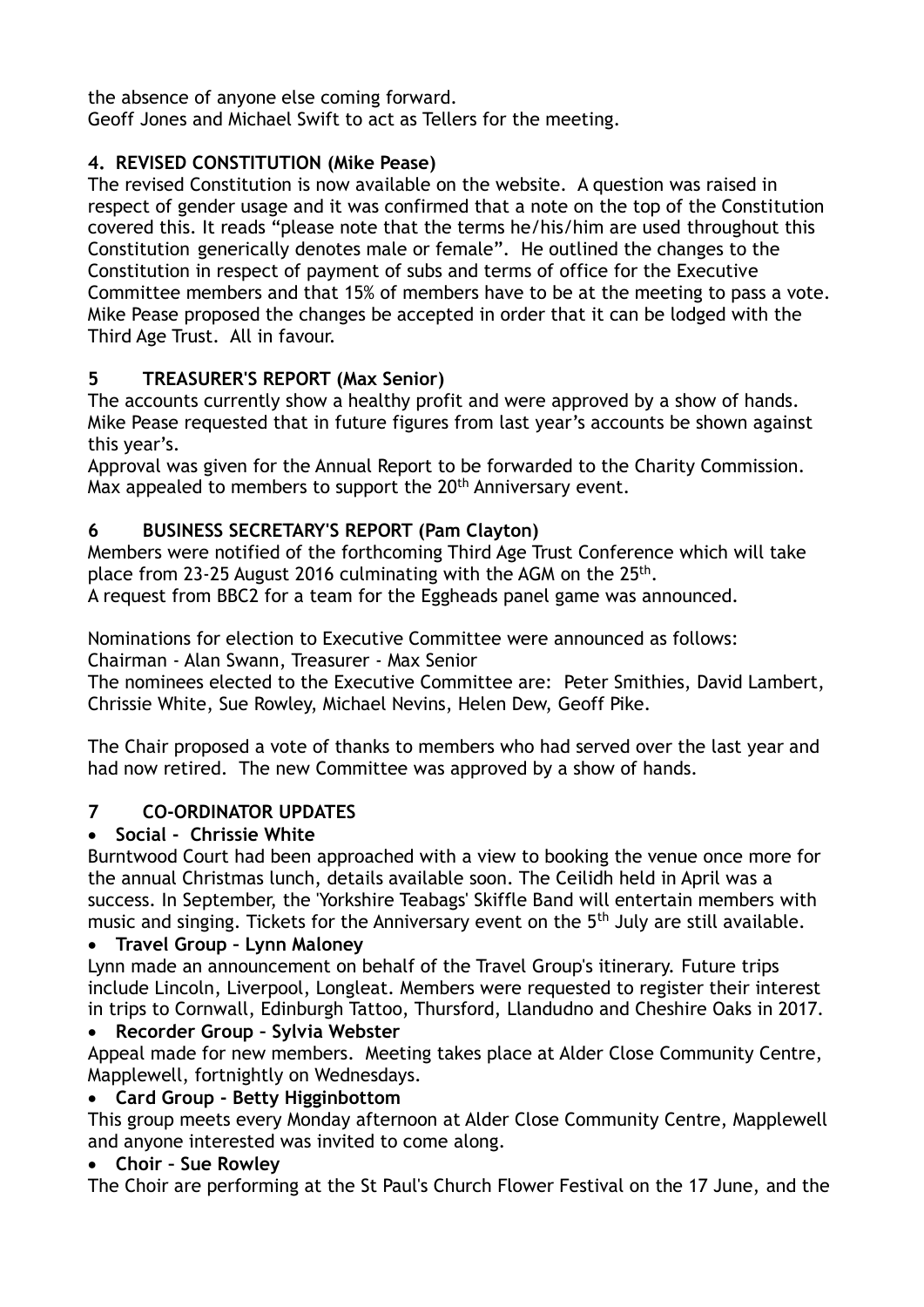annual concert will take place on the 2 August at the Emmanual Church at 2pm.

## • **History Group/Regional events – Beth Rudkin**

The History Group will commence in September: The Tudor Group is to be newly named Plantagenets. They will meet on the second and fourth Monday mornings in September. It was announced that a coach is available for members wishing to join in at the Regional event at Askham Bryan on 3 August 2016.

Friday Flix – Billy Elliot the Musical will be showing this week.

## • **Movement to Music – Margaret Saxton**

The group meets every two weeks - 25<sup>th</sup> June, 3 July and 2 July. New members welcome.

## **8 APPOINTMENT OF INDEPENDENT EXAMINERS OF ACCOUNTS**

Les Roberts and Lynne Maloney have agreed to continue to check the accounts.

## **9 DEVELOPMENT OFFICER'S REPORT**

It was reported that Anne Smith had had to stand down due to personal circumstances and Geoff Pike has taken over the role. In Geoff's absence Alan Swann informed the meeting of this change.

## **10 ANY OTHER BUSINESS**

- The Chair proposed that a bouquet of flowers be sent to Wynne Royston (former member who will be 100 years old this year) and a car be sent to her home to bring her to the Anniversary Event.
- Sue Stokes informed the meeting that the Summer Buzz includes the showcase programme and members were requested to promote the event with their various groups. It was pointed out that the numbering of the content list in the current Buzz is incorrect. A new system is in place now to streamline members picking up copies of the Buzz at the meeting. If a request has been made to read the Buzz online then a hard copy will not be available. Anyone wishing to change this request to inform Sue.
- The new Barnsley U3A banner was on display which will be very useful; other banners also available showing photos – these will be made available to any group wishing to use them for a public event. Sue requested up to date photos from groups as this data is required for the archive. With regard to the contact list members were asked to update this via Geoff Pike (Development Officer) or Sue Stokes.
- Marion Brown informed members of a commemorative event in respect of the Battle of the Somme taking place on 1<sup>st</sup> July 2016 which will take place in the centre of Barnsley during the lunch period.
- Alan Swann informed the meeting that Tesco, Stairfoot have agreed to let us have a stand to advertise the U3A and volunteers were requested to help with this on 28th June between 11.00am and 3.00pm
- Len Collett, Chair of Age UK Barnsley will be attending the July monthly meeting to discuss a proposed partnership with Age UK Barnsley with a possible drop in facility in their town centre shop.
- Roy Marsden requested that for future meeting the Executive Committee members sit at the top table in order that members could be aware of who they are.
- Bob Smith requested coordinators, where possible, to put notes into the blue box last in order that the coins force the paper notes out.
- Betty Higginbottom briefed the meeting in respect of the Newsflash facility and asked members to update their email addresses with her so that they can receive important messages which may affect their groups. Emails are sent BCC so no-one sees any of the other email addresses.